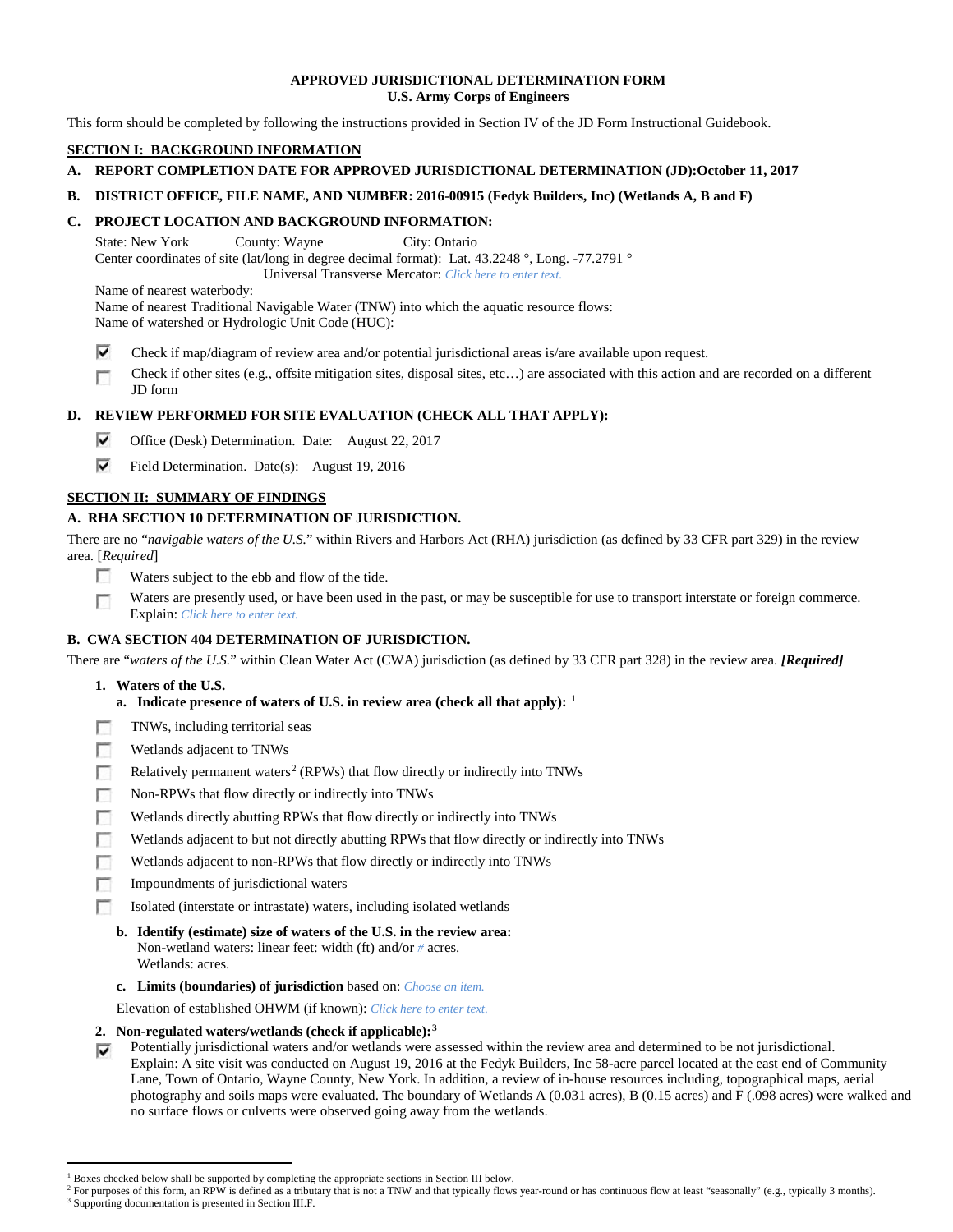Wetland A (0.031 acres total, PEM Wetland) boundary was walked and based on the on-site walkover and review of in-house resources it was determined the wetland is a closed depressional wetland that was not abutting or adjacent to a drainage-way nor appeared to flow directly into a drainage-way or a TNW. The wetland is approximately 600-700 linear feet away from a drainage ditch to the South located offsite. In addition, the wetland was approximately 600-700 linear feet to an Unnamed Tributary to Bear Creek to the East. No evidence of flow from the wetland to the drainage ditch or stream was observed during the site visit. No other drainageways or yard drains were located coming or going from the wetland during the site visit or from a desktop review.

Wetland B (0.15 acres total, PEM Wetland) boundary was walked and based on the on-site walkover and review of in-house resources it was determined the wetland is a closed depressional wetland that was not abutting or adjacent to a drainage-way nor appeared to flow directly into a drainage-way or a TNW. The wetland is approximately 500-600 linear feet away from a drainage ditch to the South located offsite. In addition, the wetland was approximately 700-800 linear feet to an Unnamed Tributary to Bear Creek to the East. No evidence of flow from the wetland to the drainage ditch or stream was observed during the site visit. No other drainageways or yard drains were located coming or going from the wetland during the site visit or from a desktop review.

Wetland F (0.098 acres total, PEM Wetland) boundary was walked and based on the on-site walkover and review of in-house resources it was determined the wetland is a closed depressional wetland that was not abutting or adjacent to a drainage-way nor appeared to flow directly into a drainage-way or a TNW. The wetland was approximately 900-1000 linear feet to an Unnamed Tributary to Bear Creek to the East. No evidence of flow from the wetland to the drainage ditch or stream was observed during the site visit. No other drainageways or yard drains were located coming or going from the wetland during the site visit or from a desktop review.

No ecological nexus to any drainageways were seen in the vicinty of wetlands A, B and F. During the site visit, hydrology was present within the wetland because of recent rain events. However, there was no evidence of drainage or flow from the wetland into drainageways nor appeared to flow directly into drainageways or a TNW. Due to the distance to the nearest tributary (unnamed tributary to Bear Creek), off-site drainage ditch and on-site soil conditions, it is unlikely that any shallow subsurface connection exists between wetlands A, B and F and the nearest waterways. Wetlands A, B and F are physically and geographically isolated in depressions on the landscape and water would not make it to a TNW. Wetlands C, D, E G and Tributary to Bear Creek, will be evaluated under a PJD.

### **SECTION III: CWA ANALYSIS**

#### **A. TNWs AND WETLANDS ADJACENT TO TNWs**

**The agencies will assert jurisdiction over TNWs and wetlands adjacent to TNWs. If the aquatic resource is a TNW, complete Section III.A.1 and Section III.D.1. only; if the aquatic resource is a wetland adjacent to a TNW, complete Sections III.A.1 and 2 and Section III.D.1.; otherwise, see Section III.B below**.

- **1. TNW**  Identify TNW: *Click here to enter text.* Summarize rationale supporting determination: *Click here to enter text.*
- **2. Wetland adjacent to TNW**

Summarize rationale supporting conclusion that wetland is "adjacent": *Click here to enter text.*

#### **B. CHARACTERISTICS OF TRIBUTARY (THAT IS NOT A TNW) AND ITS ADJACENT WETLANDS (IF ANY):**

**This section summarizes information regarding characteristics of the tributary and its adjacent wetlands, if any, and it helps determine whether or not the standards for jurisdiction established under Rapanos have been met.** 

**The agencies will assert jurisdiction over non-navigable tributaries of TNWs where the tributaries are "relatively permanent waters" (RPWs), i.e. tributaries that typically flow year-round or have continuous flow at least seasonally (e.g., typically 3 months). A wetland that directly abuts an RPW is also jurisdictional. If the aquatic resource is not a TNW, but has year-round (perennial) flow, skip to Section III.D.2. If the aquatic resource is a wetland directly abutting a tributary with perennial flow, skip to Section III.D.4.**

**A wetland that is adjacent to but that does not directly abut an RPW requires a significant nexus evaluation. Corps districts and EPA regions will include in the record any available information that documents the existence of a significant nexus between a relatively permanent tributary that is not perennial (and its adjacent wetlands if any) and a traditional navigable water, even though a significant nexus finding is not required as a matter of law.**

**If the waterbody[4](#page-1-0) is not an RPW, or a wetland directly abutting an RPW, a JD will require additional data to determine if the waterbody has a significant nexus with a TNW. If the tributary has adjacent wetlands, the significant nexus evaluation must consider the tributary in combination with all of its adjacent wetlands. This significant nexus evaluation that combines, for analytical purposes, the tributary and all of its adjacent wetlands is used whether the review area identified in the JD request is the tributary, or its adjacent wetlands, or both. If the JD covers a tributary with adjacent wetlands, complete Section III.B.1 for the tributary, Section III.B.2 for any onsite wetlands, and Section III.B.3 for all wetlands adjacent to that tributary, both onsite and offsite. The determination whether a significant nexus exists is determined in Section III.C below.**

#### **1. Characteristics of non-TNWs that flow directly or indirectly into TNW**

**(i) General Area Conditions:** Watershed size: *# Choose an item.*

> Drainage area: *# Choose an item.* Average annual rainfall: *#* inches

Average annual snowfall: *#* inches

**(ii) Physical Characteristics:**

<span id="page-1-0"></span> <sup>4</sup> Note that the Instructional Guidebook contains additional information regarding swales, ditches, washes, and erosional features generally and in the arid West.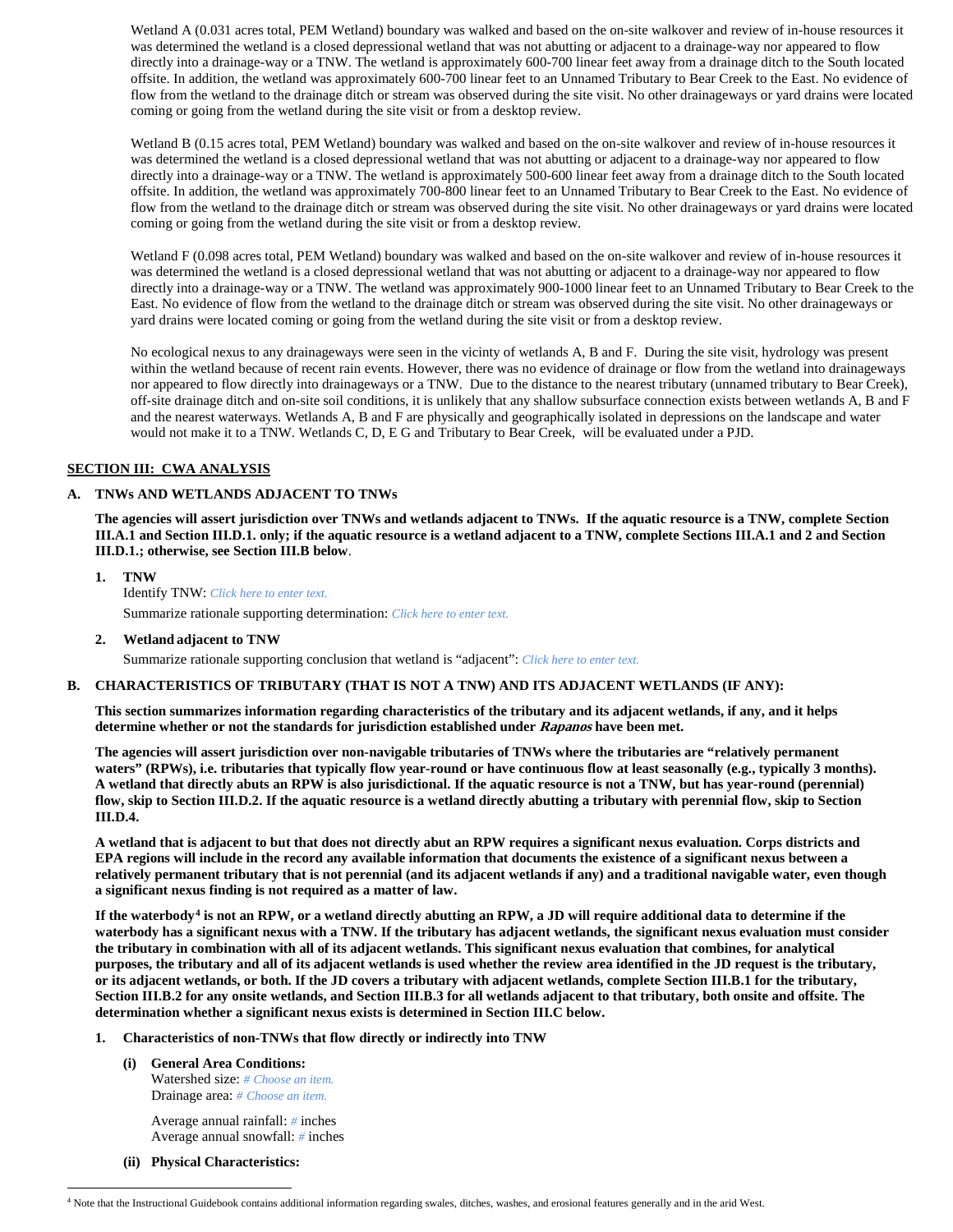|     | (a) Relationship with TNW:<br>Tributary flows directly into TNW.<br>Tributary flows through <i>Choose an item</i> . tributaries before entering TNW.                                                                                                                                                                                                                                                                                                                                                                                                                                                                                                                                                                                 |
|-----|--------------------------------------------------------------------------------------------------------------------------------------------------------------------------------------------------------------------------------------------------------------------------------------------------------------------------------------------------------------------------------------------------------------------------------------------------------------------------------------------------------------------------------------------------------------------------------------------------------------------------------------------------------------------------------------------------------------------------------------|
|     | Project waters are <i>Choose an item.</i> river miles from TNW.<br>Project waters are <i>Choose an item</i> . river miles from RPW.<br>Project waters are <i>Choose an item.</i> aerial (straight) miles from TNW.<br>Project waters are <i>Choose an item.</i> aerial (straight) miles from RPW.<br>Project waters cross or serve as state boundaries. Explain: Click here to enter text.                                                                                                                                                                                                                                                                                                                                           |
|     | Identify flow route to TNW <sup>5</sup> : Click here to enter text.<br>Tributary stream order, if known: Click here to enter text.                                                                                                                                                                                                                                                                                                                                                                                                                                                                                                                                                                                                   |
|     | (b) General Tributary Characteristics (check all that apply):<br>Natural<br><b>Tributary</b> is:<br>Artificial (man-made). Explain: Click here to enter text.                                                                                                                                                                                                                                                                                                                                                                                                                                                                                                                                                                        |
|     | Manipulated (man-altered). Explain: Click here to enter text.<br>Tributary properties with respect to top of bank (estimate):<br>Average width: $#$ feet<br>Average depth: # feet<br>Average side slopes: Choose an item.                                                                                                                                                                                                                                                                                                                                                                                                                                                                                                            |
|     | Primary tributary substrate composition (check all that apply):<br>Silts<br>Sands<br>Concrete<br>n<br>Cobbles<br>Muck<br>Gravel<br>г<br>Bedrock<br>Vegetation. Type/% cover: Click here to enter text.<br>Other. Explain: Click here to enter text.                                                                                                                                                                                                                                                                                                                                                                                                                                                                                  |
|     | Tributary condition/stability [e.g., highly eroding, sloughing banks]. Explain: Click here to enter text.<br>Presence of run/riffle/pool complexes. Explain: Click here to enter text.<br>Tributary geometry: Choose an item.<br>Tributary gradient (approximate average slope): #%                                                                                                                                                                                                                                                                                                                                                                                                                                                  |
| (c) | Flow:<br>Tributary provides for: Choose an item.<br>Estimate average number of flow events in review area/year: Choose an item.<br>Describe flow regime: Click here to enter text.<br>Other information on duration and volume: Click here to enter text.                                                                                                                                                                                                                                                                                                                                                                                                                                                                            |
|     | <b>Surface flow is:</b> Choose an item. <b>Characteristics:</b> Click here to enter text.                                                                                                                                                                                                                                                                                                                                                                                                                                                                                                                                                                                                                                            |
|     | Subsurface flow: Choose an item. Explain findings: Click here to enter text.<br>Dye (or other) test performed: Click here to enter text.                                                                                                                                                                                                                                                                                                                                                                                                                                                                                                                                                                                             |
|     | Tributary has (check all that apply):<br>Bed and banks<br>OHWM <sup>6</sup> (check all indicators that apply):<br>clear, natural line impressed on the bank $\Box$<br>the presence of litter and debris<br>changes in the character of soil<br>destruction of terrestrial vegetation<br>П<br>the presence of wrack line<br>shelving<br>vegetation matted down, bent, or absent<br>sediment sorting<br>n<br>leaf litter disturbed or washed away<br>scour<br>sediment deposition<br>multiple observed or predicted flow events<br>m<br>water staining<br>abrupt change in plant community Click here to enter text.<br>other (list): Click here to enter text.<br>Discontinuous OHWM. <sup>7</sup> Explain: Click here to enter text. |
|     | If factors other than the OHWM were used to determine lateral extent of CWA jurisdiction (check all that apply):<br>High Tide Line indicated by:<br>Mean High Water Mark indicated by:<br>L.<br>oil or scum line along shore objects<br>survey to available datum;<br>L.<br>physical markings;<br>fine shell or debris deposits (foreshore)<br>L.                                                                                                                                                                                                                                                                                                                                                                                    |

<span id="page-2-1"></span><span id="page-2-0"></span> <sup>5</sup> Flow route can be described by identifying, e.g., tributary a, which flows through the review area, to flow into tributary b, which then flows into TNW.

<span id="page-2-2"></span><sup>6</sup> A natural or man-made discontinuity in the OHWM does not necessarily sever jurisdiction (e.g., where the stream temporarily flows underground, or where the OHWM has been removed by development or agricultural practices). Where there is a break in the OHWM that is unrelated to the waterbody's flow regime (e.g., flow over a rock outcrop or through a culvert), the agencies will look for indicators of flow above and below the break. 7 Ibid.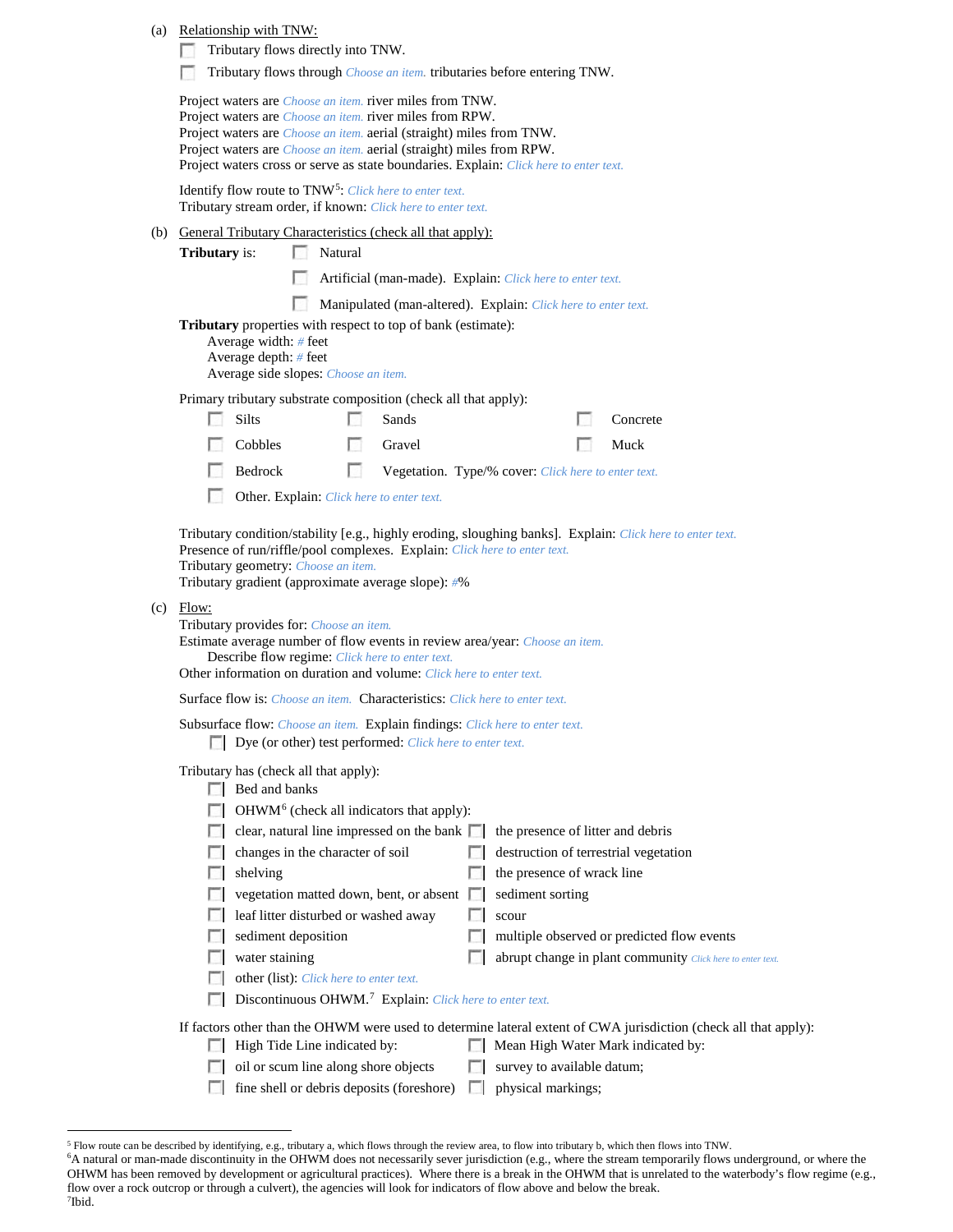- $\Box$  physical markings/characteristics  $\Box$  vegetation lines/changes in vegetation types.
- $\Box$  tidal gauges
- other (list): *Click here to enter text.*

## **(iii) Chemical Characteristics:**

- Characterize tributary (e.g., water color is clear, discolored, oily film; water quality; general watershed characteristics, etc.). Explain: *Click here to enter text.*
- Identify specific pollutants, if known: *Click here to enter text.*

# **(iv) Biological Characteristics. Channel supports (check all that apply):**

- Riparian corridor. Characteristics (type, average width): *Click here to enter text.*
- Wetland fringe. Characteristics: *Click here to enter text.*
- **Habitat for:** 
	- Federally Listed species. Explain findings: *Click here to enter text.*
	- Fish/spawn areas. Explain findings: *Click here to enter text.*
	- Other environmentally-sensitive species. Explain findings: *Click here to enter text.*
	- Aquatic/wildlife diversity. Explain findings: *Click here to enter text.*

#### **2. Characteristics of wetlands adjacent to non-TNW that flow directly or indirectly into TNW**

# **(i) Physical Characteristics:**

- (a) General Wetland Characteristics:
	- Properties:

Wetland size: *#* acres Wetland type. Explain: *Click here to enter text.* Wetland quality. Explain: *Click here to enter text.* Project wetlands cross or serve as state boundaries. Explain: *Click here to enter text.*

(b) General Flow Relationship with Non-TNW:

Flow is: *Choose an item.* Explain: *Click here to enter text.*

Surface flow is: *Choose an item.* Characteristics: *Click here to enter text.*

Subsurface flow: *Choose an item.* Explain findings: *Click here to enter text.* Dye (or other) test performed: *Click here to enter text.*

(c) Wetland Adjacency Determination with Non-TNW:

## $\Box$  Directly abutting

- Not directly abutting
	- Discrete wetland hydrologic connection. Explain: *Click here to enter text.*
	- Ecological connection. Explain: *Click here to enter text.* **The Contract of the Contract of the Contract of the Contract of the Contract of the Contract of the Contract of the Contract of the Contract of the Contract of the Contract of the Contract of the Contract of the Contract**
	- Separated by berm/barrier. Explain: *Click here to enter text.*

#### (d) Proximity (Relationship) to TNW

Project wetlands are *Choose an item.* river miles from TNW. Project waters are *Choose an item.* aerial (straight) miles from TNW. Flow is from: *Choose an item.*

Estimate approximate location of wetland as within the *Choose an item.* floodplain.

#### **(ii) Chemical Characteristics:**

Characterize wetland system (e.g., water color is clear, brown, oil film on surface; water quality; general watershed characteristics; etc.). Explain: *Click here to enter text.*

Identify specific pollutants, if known: *Click here to enter text.*

#### **(iii) Biological Characteristics. Wetland supports (check all that apply):**

- Riparian buffer. Characteristics (type, average width): *Click here to enter text.*
- Vegetation type/percent cover. Explain: *Click here to enter text.*
- **Habitat for:**
- Federally Listed species. Explain findings: *Click here to enter text.*
- Fish/spawn areas. Explain findings: *Click here to enter text.*
- Other environmentally-sensitive species. Explain findings: *Click here to enter text.*
- Aquatic/wildlife diversity. Explain findings: *Click here to enter text.*

#### **3. Characteristics of all wetlands adjacent to the tributary (if any)**

All wetland(s) being considered in the cumulative analysis: *Choose an item.*

Approximately (*#*) acres in total are being considered in the cumulative analysis.

For each wetland, specify the following:

Directly abuts? (Y/N) Size (in acres) Directly abuts? (Y/N) Size (in acres)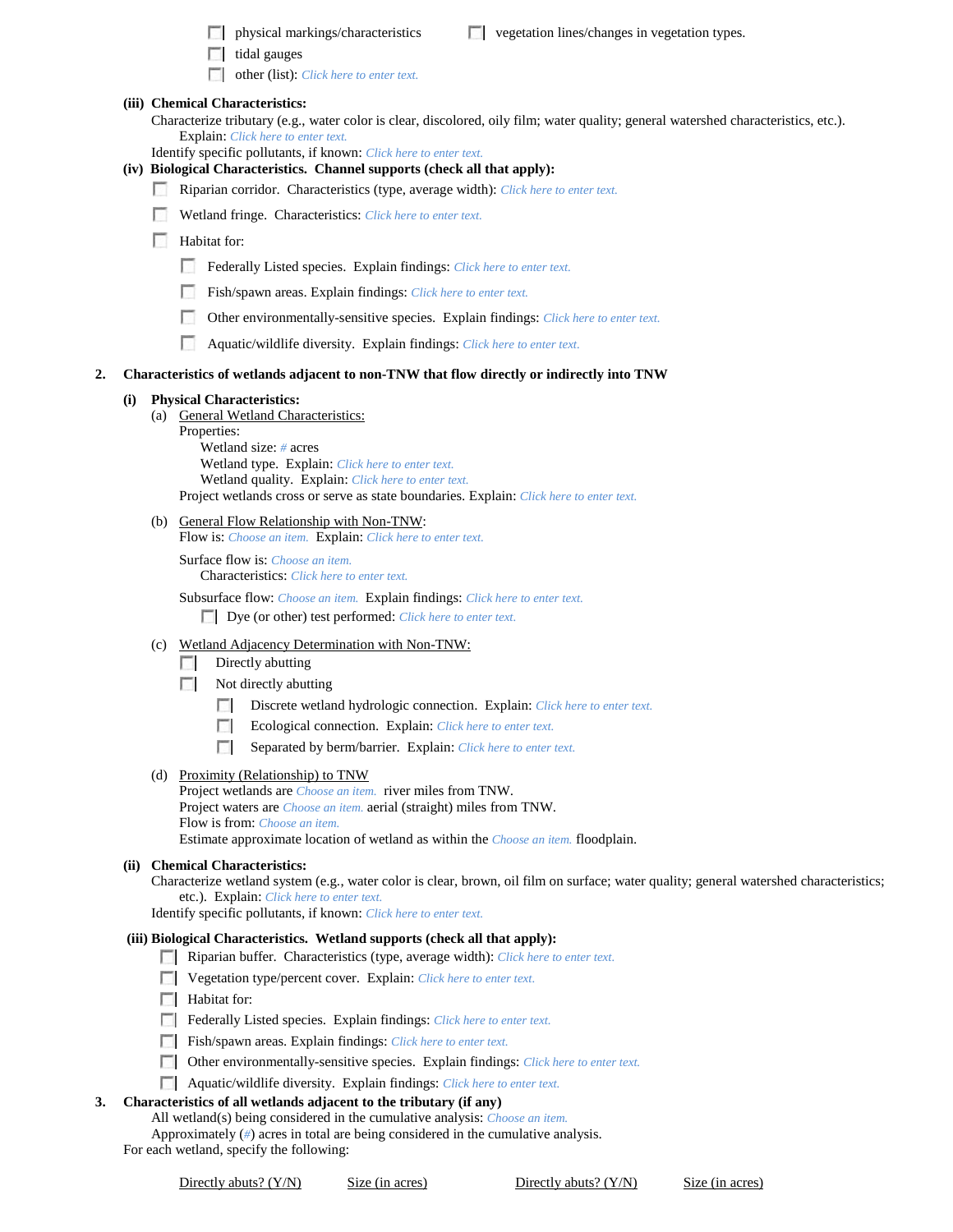## **C. SIGNIFICANT NEXUS DETERMINATION**

**A significant nexus analysis will assess the flow characteristics and functions of the tributary itself and the functions performed by any wetlands adjacent to the tributary to determine if they significantly affect the chemical, physical, and biological integrity of a TNW. For each of the following situations, a significant nexus exists if the tributary, in combination with all of its adjacent wetlands, has more than a speculative or insubstantial effect on the chemical, physical and/or biological integrity of a TNW. Considerations when evaluating significant nexus include, but are not limited to the volume, duration, and frequency of the flow of water in the tributary and its proximity to a TNW, and the functions performed by the tributary and all its adjacent wetlands. It is not appropriate to determine significant nexus based solely on any specific threshold of distance (e.g. between a tributary and its adjacent wetland or between a tributary and the TNW). Similarly, the fact an adjacent wetland lies within or outside of a floodplain is not solely determinative of significant nexus.** 

#### **Draw connections between the features documented and the effects on the TNW, as identified in the** *Rapanos* **Guidance and discussed in the Instructional Guidebook. Factors to consider include, for example:**

- Does the tributary, in combination with its adjacent wetlands (if any), have the capacity to carry pollutants or flood waters to TNWs, or to reduce the amount of pollutants or flood waters reaching a TNW?
- Does the tributary, in combination with its adjacent wetlands (if any), provide habitat and lifecycle support functions for fish and other species, such as feeding, nesting, spawning, or rearing young for species that are present in the TNW?
- Does the tributary, in combination with its adjacent wetlands (if any), have the capacity to transfer nutrients and organic carbon that support downstream foodwebs?
- Does the tributary, in combination with its adjacent wetlands (if any), have other relationships to the physical, chemical, or biological integrity of the TNW?

### *Note: the above list of considerations is not inclusive and other functions observed or known to occur should be documented below:*

- **1. Significant nexus findings for non-RPW that has no adjacent wetlands and flows directly or indirectly into TNWs.** Explain findings of presence or absence of significant nexus below, based on the tributary itself, then go to Section III.D: *Click here to enter text.*
- **2. Significant nexus findings for non-RPW and its adjacent wetlands, where the non-RPW flows directly or indirectly into TNWs.**  Explain findings of presence or absence of significant nexus below, based on the tributary in combination with all of its adjacent wetlands, then go to Section III.D: *Click here to enter text.*
- **3. Significant nexus findings for wetlands adjacent to an RPW but that do not directly abut the RPW.** Explain findings of presence or absence of significant nexus below, based on the tributary in combination with all of its adjacent wetlands, then go to Section III.D: *Click here to enter text.*

## **D. DETERMINATIONS OF JURISDICTIONAL FINDINGS. THE SUBJECT WATERS/WETLANDS ARE (CHECK ALL THAT APPLY):**

- **1. TNWs and Adjacent Wetlands.** Check all that apply and provide size estimates in review area:
	- TNWs: *#* linear feet *#* width (ft), Or, *#* acres.
	- **Wetlands adjacent to TNWs:** # acres.

## **2. RPWs that flow directly or indirectly into TNWs.**

- Tributaries of TNWs where tributaries typically flow year-round are jurisdictional. Provide data and rationale indicating that tributary is perennial: *Click here to enter text.*.
- Tributaries of TNW where tributaries have continuous flow "seasonally" (e.g., typically three months each year) are jurisdictional. Data supporting this conclusion is provided at Section III.B. Provide rationale indicating that tributary flows seasonally: *Click here to enter text.*.

Provide estimates for jurisdictional waters in the review area (check all that apply):

- Tributary waters: # linear feet # width (ft).
- Other non-wetland waters: # acres.
- Identify type(s) of waters: *Click here to enter text.*

## **3. Non-RPWs[8](#page-4-0) that flow directly or indirectly into TNWs.**

Waterbody that is not a TNW or an RPW, but flows directly or indirectly into a TNW, and it has a significant nexus with a TNW is jurisdictional. Data supporting this conclusion is provided at Section III.C.

Provide estimates for jurisdictional waters within the review area (check all that apply):

- Tributary waters: # linear feet # width (ft).
- Other non-wetland waters: *#* acres.
	- Identify type(s) of waters: *Click here to enter text.*

## **4. Wetlands directly abutting an RPW that flow directly or indirectly into TNWs.**

**Wetlands directly abut RPW and thus are jurisdictional as adjacent wetlands.** 

- $\Box$  Wetlands directly abutting an RPW where tributaries typically flow year-round. Provide data and rationale indicating that tributary is perennial in Section III.D.2, above. Provide rationale indicating that wetland is directly abutting an RPW: *Click here to enter text.*
- Wetlands directly abutting an RPW where tributaries typically flow "seasonally." Provide data indicating that tributary is seasonal in Section III.B and rationale in Section III.D.2, above. Provide rationale indicating that wetland is directly abutting an RPW: *Click here to enter text.*

Provide acreage estimates for jurisdictional wetlands in the review area: *#* acres.

<span id="page-4-0"></span> $\frac{1}{8}$ See Footnote # 3.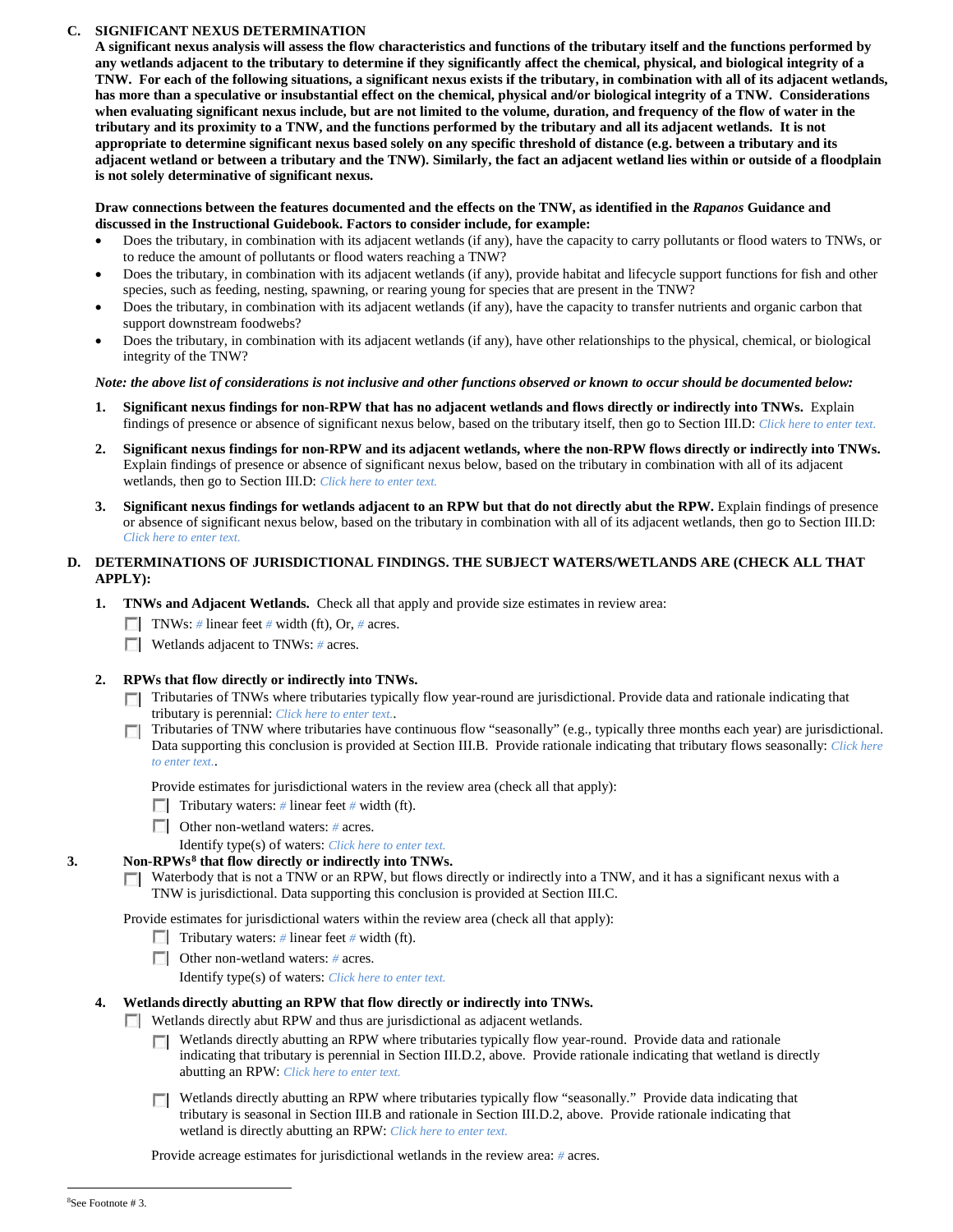## **5. Wetlands adjacent to but not directly abutting an RPW that flow directly or indirectly into TNWs.**

Wetlands that do not directly abut an RPW, but when considered in combination with the tributary to which they are **TT** adjacent and with similarly situated adjacent wetlands, have a significant nexus with a TNW are jurisidictional. Data supporting this conclusion is provided at Section III.C.

Provide acreage estimates for jurisdictional wetlands in the review area: *#* acres.

#### **6. Wetlands adjacent to non-RPWs that flow directly or indirectly into TNWs.**

 $\Box$  Wetlands adjacent to such waters, and have when considered in combination with the tributary to which they are adjacent and with similarly situated adjacent wetlands, have a significant nexus with a TNW are jurisdictional. Data supporting this conclusion is provided at Section III.C.

Provide estimates for jurisdictional wetlands in the review area: *#* acres.

#### **7. Impoundments of jurisdictional waters. [9](#page-5-0)**

- As a general rule, the impoundment of a jurisdictional tributary remains jurisdictional.
- Demonstrate that impoundment was created from "waters of the U.S.," or
- $\sim$ Demonstrate that water meets the criteria for one of the categories presented above (1-6), or
- п Demonstrate that water is isolated with a nexus to commerce (see E below).

#### **E. ISOLATED [INTERSTATE OR INTRA-STATE] WATERS, INCLUDING ISOLATED WETLANDS, THE USE, DEGRADATION OR DESTRUCTION OF WHICH COULD AFFECT INTERSTATE COMMERCE, INCLUDING ANY SUCH WATERS (CHECK ALL THAT APPLY):[10](#page-5-1)**

- which are or could be used by interstate or foreign travelers for recreational or other purposes.
- from which fish or shellfish are or could be taken and sold in interstate or foreign commerce.
- which are or could be used for industrial purposes by industries in interstate commerce.
- Interstate isolated waters.Explain: *Click here to enter text.*
- Other factors.Explain: *Click here to enter text.*

#### **Identify water body and summarize rationale supporting determination:** *Click here to enter text.*

Provide estimates for jurisdictional waters in the review area (check all that apply):

- Tributary waters: # linear feet # width (ft).
- Other non-wetland waters: *#* acres.

Identify type(s) of waters: *Click here to enter text.*

Wetlands: # acres.

#### **F. NON-JURISDICTIONAL WATERS, INCLUDING WETLANDS (CHECK ALL THAT APPLY):**

- If potential wetlands were assessed within the review area, these areas did not meet the criteria in the 1987 Corps of Engineers Wetland Delineation Manual and/or appropriate Regional Supplements.
- ⊽ Review area included isolated waters with no substantial nexus to interstate (or foreign) commerce.
	- **Prior to the Jan 2001 Supreme Court decision in "***SWANCC*," the review area would have been regulated based solely on the "Migratory Bird Rule" (MBR).
- г Waters do not meet the "Significant Nexus" standard, where such a finding is required for jurisdiction. Explain: *Click here to enter text.*
- г Other: (explain, if not covered above):

Provide acreage estimates for non-jurisdictional waters in the review area, where the sole potential basis of jurisdiction is the MBR factors (i.e., presence of migratory birds, presence of endangered species, use of water for irrigated agriculture), using best professional judgment (check all that apply):

- Non-wetland waters (i.e., rivers, streams): *#* linear feet *#* width (ft).
- **Lakes/ponds:** # acres.
- $\sim$ Other non-wetland waters: *#* acres. List type of aquatic resource: *Click here to enter text.*.
- Wetlands:0.279 acres.

Provide acreage estimates for non-jurisdictional waters in the review area that do not meet the "Significant Nexus" standard, where such a finding is required for jurisdiction (check all that apply):

- Non-wetland waters (i.e., rivers, streams): *#* linear feet *#* width (ft).
- Е Lakes/ponds: *#* acres.
- Other non-wetland waters: *#* acres. List type of aquatic resource: *Click here to enter text.*.
- **Wetlands:** # acres.

# **SECTION IV: DATA SOURCES.**

**A. SUPPORTING DATA. Data reviewed for JD (check all that apply -** checked items shall be included in case file and, where checked and requested, appropriately reference sources below):

<sup>&</sup>lt;sup>9</sup> To complete the analysis refer to the key in Section III.D.6 of the Instructional Guidebook.

<span id="page-5-1"></span><span id="page-5-0"></span><sup>&</sup>lt;sup>10</sup> Prior to asserting or declining CWA jurisdiction based solely on this category, Corps Districts will elevate the action to Corps and EPA HQ for review consistent with the process described in the Corps/EPA *Memorandum Regarding CWA Act Jurisdiction Following Rapanos.*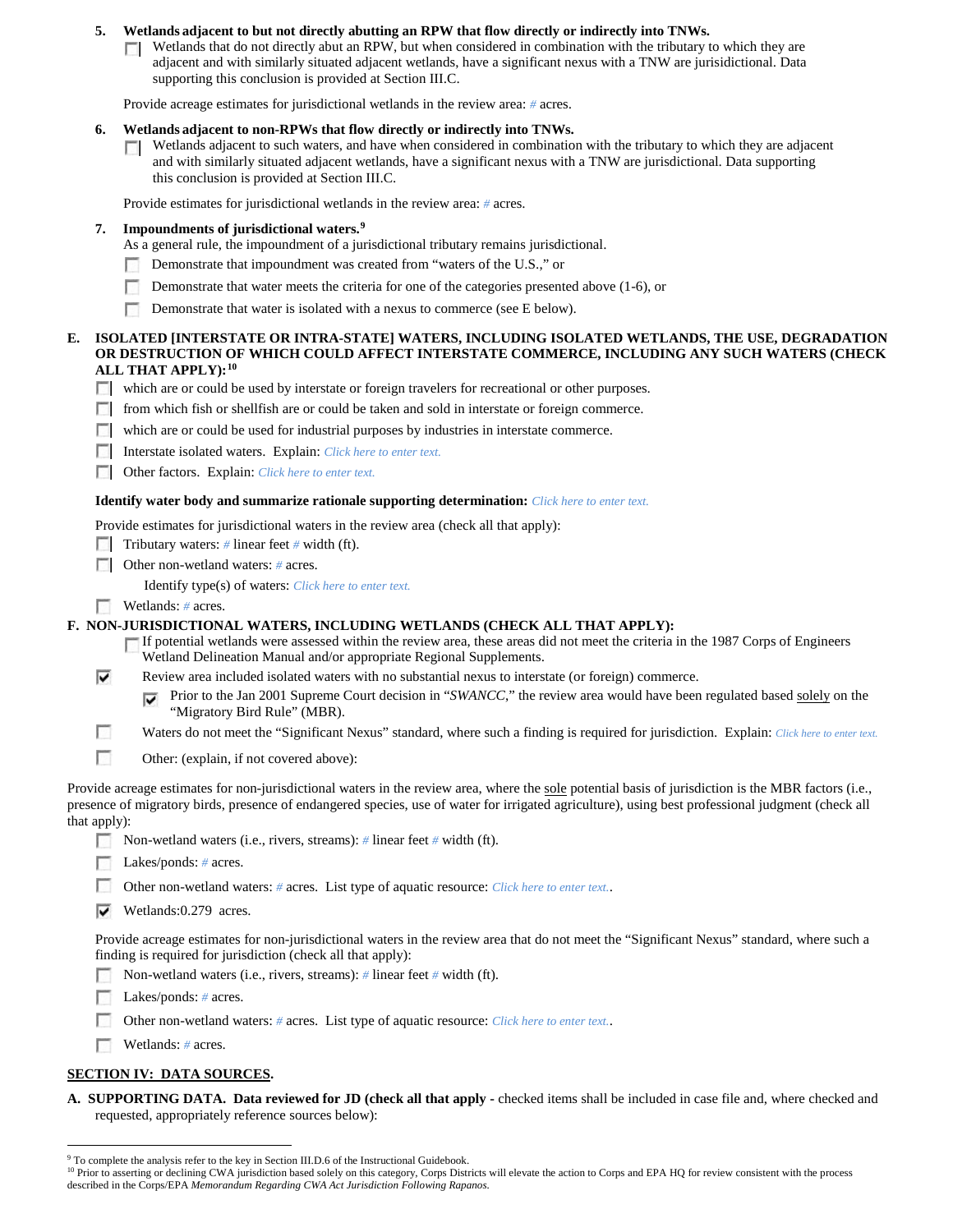| ⊽                                                                                                                                          | Maps, plans, plots or plat submitted by or on behalf of the applicant/consultant: Delineation report submitted by Environmental                                     |  |
|--------------------------------------------------------------------------------------------------------------------------------------------|---------------------------------------------------------------------------------------------------------------------------------------------------------------------|--|
|                                                                                                                                            | Resources, LLC on July 5, 2016.<br>Data sheets prepared/submitted by or on behalf of the applicant/consultant.                                                      |  |
| ⊽                                                                                                                                          |                                                                                                                                                                     |  |
|                                                                                                                                            | Office concurs with data sheets/delineation report.<br>⊽                                                                                                            |  |
|                                                                                                                                            | Office does not concur with data sheets/delineation report.                                                                                                         |  |
| п                                                                                                                                          | Data sheets prepared by the Corps:                                                                                                                                  |  |
|                                                                                                                                            | Corps navigable waters' study: Click here to enter text.                                                                                                            |  |
|                                                                                                                                            | U.S. Geological Survey Hydrologic Atlas: Click here to enter text.                                                                                                  |  |
|                                                                                                                                            | USGS NHD data.                                                                                                                                                      |  |
|                                                                                                                                            | USGS 8 and 12 digit HUC maps.                                                                                                                                       |  |
| ⊽                                                                                                                                          | U.S. Geological Survey map(s). Cite scale & quad name: Ontario USGS Quad, delineated parcel located                                                                 |  |
| ⊽                                                                                                                                          | USDA Natural Resources Conservation Service Soil Survey: USDA-NRCS Web Soil Survey - Potentially Hydric/Hydric soils are<br>found within the delineated boundary.   |  |
| ⊽                                                                                                                                          | National wetlands inventory map(s). Cite name: USFWS Wetland Mapper – Mapped Federal wetlands are found within the delineated<br>boundary.                          |  |
| ⊽                                                                                                                                          | State/Local wetland inventory map(s): NYSDEC Environmental Resource Mapper – No mapped State regulated wetlands are within<br>the vicinity of the delineated parcel |  |
|                                                                                                                                            | FEMA/FIRM maps: Click here to enter text.                                                                                                                           |  |
|                                                                                                                                            | 100-year Floodplain Elevation is: Click here to enter text. (National Geodectic Vertical Datum of 1929)                                                             |  |
| ⊽                                                                                                                                          | Photographs: $\nabla$ Aerial (Name & Date): Google Earth, Bing Maps                                                                                                 |  |
|                                                                                                                                            | or $\overline{ \mathbf{v} }$ Other (Name & Date): Photos included with the delineation report                                                                       |  |
|                                                                                                                                            | Previous determination(s). File no. and date of response letter: Click here to enter text.                                                                          |  |
|                                                                                                                                            | Applicable/supporting case law: Click here to enter text.                                                                                                           |  |
|                                                                                                                                            | Applicable/supporting scientific literature: Click here to enter text.                                                                                              |  |
| г                                                                                                                                          | Other information (please specify): Click here to enter text.                                                                                                       |  |
| <b>B. ADDITIONAL COMMENTS TO SUPPORT JD:</b> Isolated wetlands A(0.031 acres), B (0.15-acres) and F (0.098 acres) were field verified      |                                                                                                                                                                     |  |
| by the Corps of Engineers on August 19, 2016. The perimeter of the wetlands were walked and no evidence of any connections to other waters |                                                                                                                                                                     |  |

by the Corps of Engineers on August 19, 2016. The perimeter of the wetlands were walked and no evidence of any connections to other waters were identified. There were no connections between the wetlands and any other waters on the Ontario Quad or the USDA/NRCS Web Soil Survey. Wetlands A, B and F are isolated and outside the Department of the Army's jurisdiction. The determination is supported by the review of in-house resources and field verified. None of the 328.3(a)(3)(i-iii) factors are relevant in this case. Wetlands A, B and F don't support recreational or other use by interstate travelers, nor provide habitat for fish or shellfish. Wetlands A, B and F offers no use for industrial or commercial purposes. Wetlands A, B and F were determined to be isolated and therefore non-jurisdictional. Please note, delineated wetlands G,E,D,C and Unnamed Tributary to Bear Creek will be evaluated under a PJD.

# **SIGNED**

Joseph M. Rowley Date Project Manager

October 11, 2017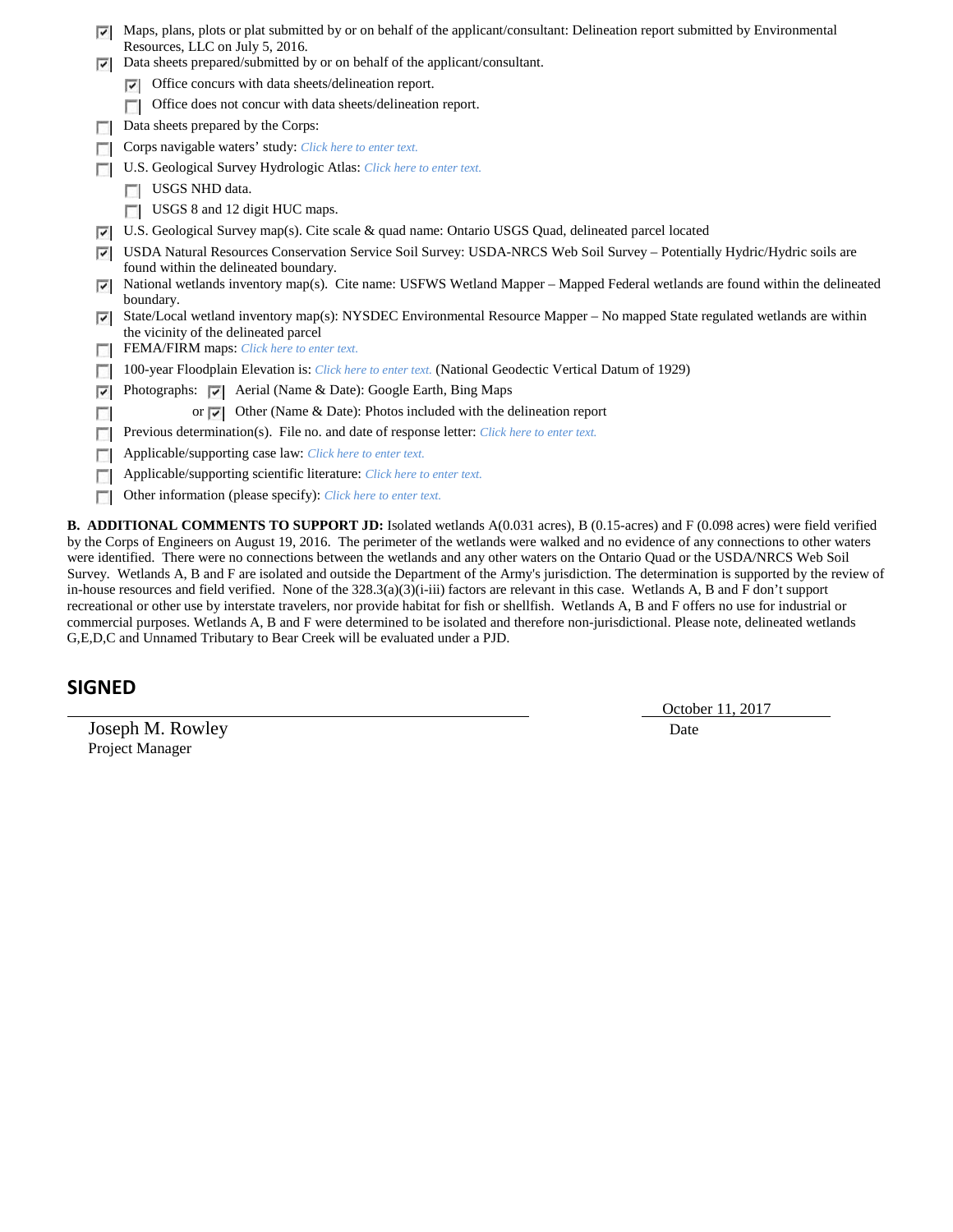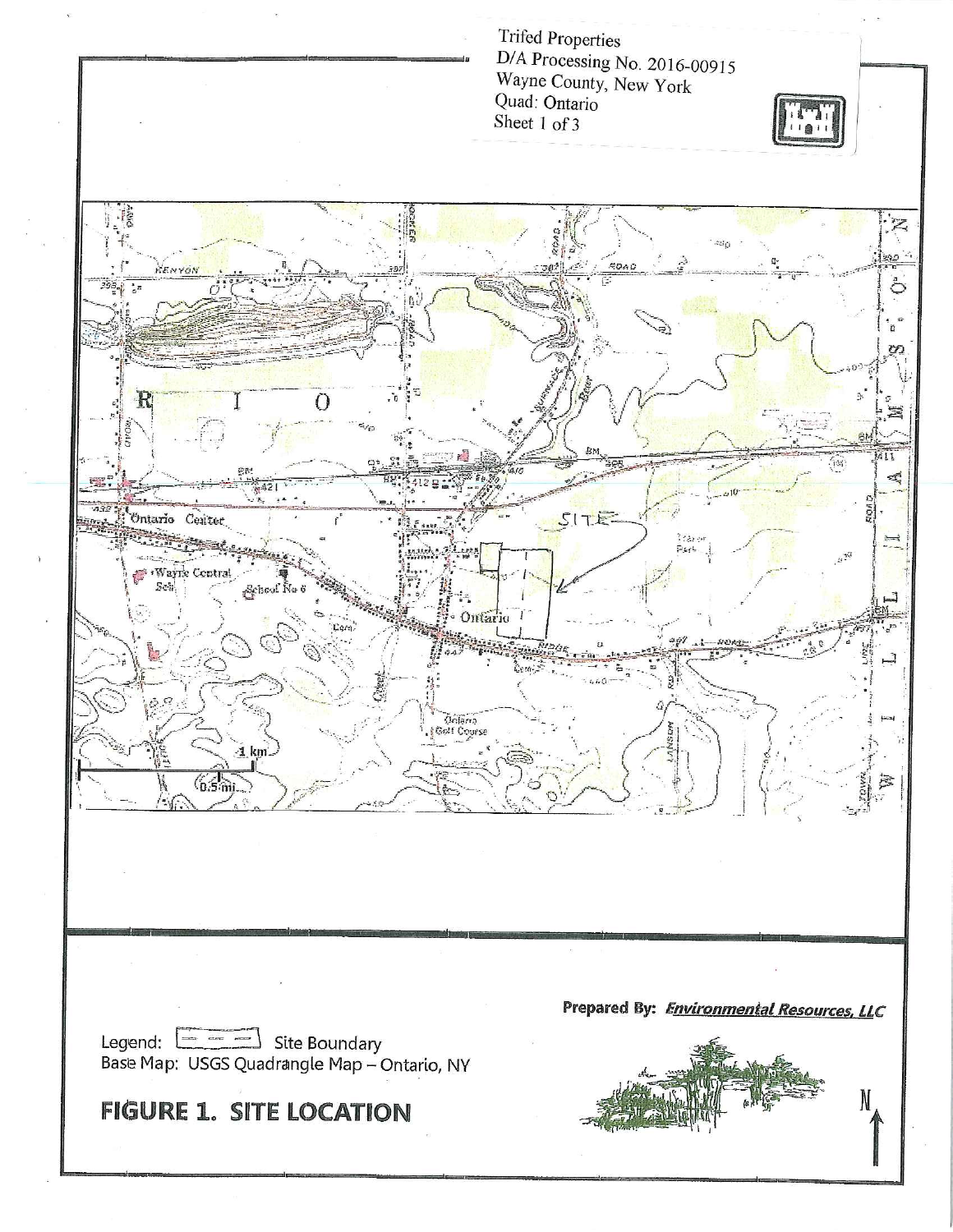**Trifed Properties** D/A Processing No. 2016-00915 Wayne County, New York Quad: Ontario Sheet 2 of 3